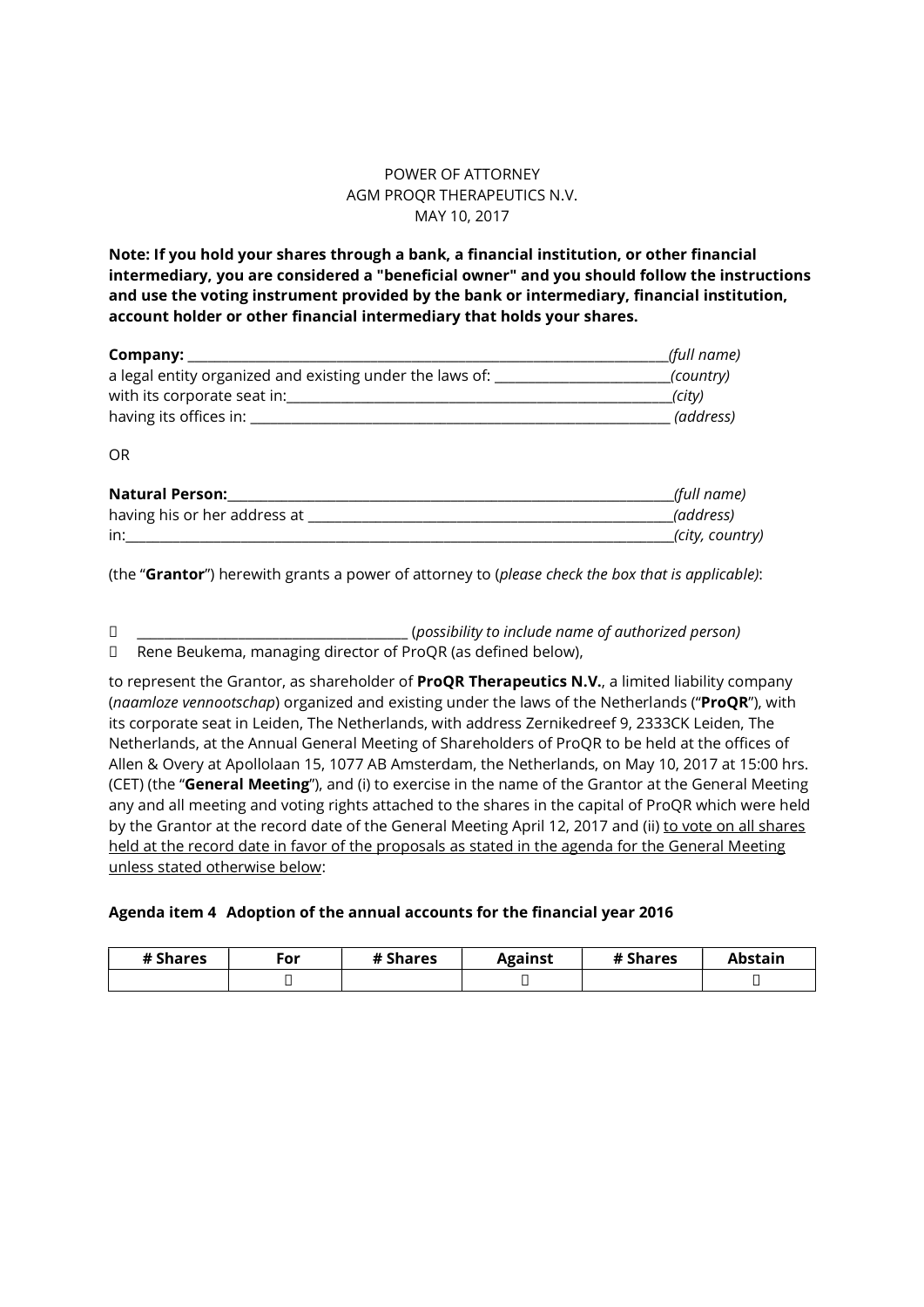# Agenda item 5 Release from liability of the members of the Management Board with respect to the performance of their management during the financial year 2016

| # Shares | $\mathsf{c}_\mathsf{or}$ | # Shares | <b>Against</b> | # Shares | Abstain |
|----------|--------------------------|----------|----------------|----------|---------|
|          |                          |          | –              |          | ــ      |

Agenda item 6 Release from liability of the members of the Supervisory Board with respect to the performance of their supervision during the financial year 2016

| # Shares | $\mathsf{For}$ | # Shares | Against | # Shares | <b>`hstain</b> |
|----------|----------------|----------|---------|----------|----------------|
|          |                |          |         |          |                |

### Agenda item 7 Composition Supervisory Board: reappointment of Supervisory Board member Antoine Papiernik

| # Shares | ™or | # Shares | Against | # Shares | Abstain |
|----------|-----|----------|---------|----------|---------|
|          |     |          | _       |          | -       |

### Agenda item 8 Appointment Deloitte Accountants B.V. as the Company's external auditor for the financial year 2018

| # Shares | ۰or | # Shares | Against | # Shares | Abstain |
|----------|-----|----------|---------|----------|---------|
|          |     |          |         |          | -       |

Agenda item 9 Delegation to the Management Board of the authority (i) to issue ordinary shares, (ii) to grant rights to subscribe for such shares and (iii) to limit and exclude pre-emption rights in respect of any issue of ordinary shares or any granting of rights to subscribe for such shares

| # Shares | ٠or | # Shares | Against | # Shares | Abstain |
|----------|-----|----------|---------|----------|---------|
|          | -   |          | ــ      |          | -       |

# Agenda item 10 Authorization of the Management Board to acquire ordinary shares in the capital of the Company

| # Shares | $\epsilon$ or | # Shares | Against | # Shares | <b>Abstain</b> |
|----------|---------------|----------|---------|----------|----------------|
|          |               |          |         |          |                |